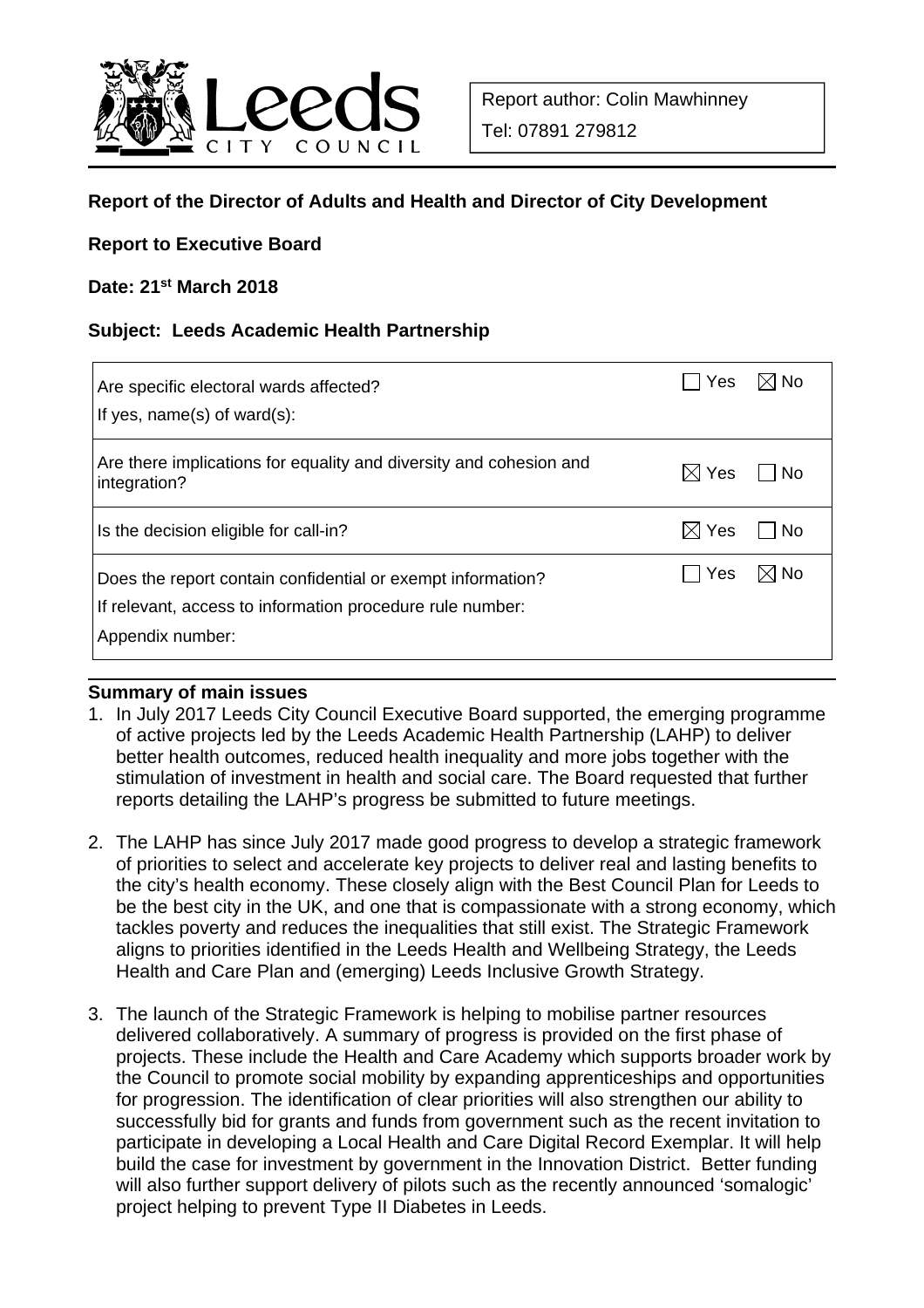## **Recommendations**

Executive Board is requested to:

- 1. Endorse the Strategic Framework priorities and progress made by the Leeds Academic Health Partnership and its programme to deliver better health outcomes, reduced health inequality and more jobs and stimulate investment in health and social care within the City's Health and Wellbeing Strategy.
- 2. Note that the Chief Officer, Health Partnerships Team will be responsible on behalf of the Council for overseeing implementation by the LAHP of its programme.

## **1. Purpose of this report**

1.1 This report provides an update on the progress made by the Leeds Academic Health Partnership to establish a Strategic Framework of priorities and summary of its programme of active projects to deliver these. It acknowledges the role of the Leeds Academic Health Partnership in a wider strategic context of the Best Council Plan to create a strong economy and compassionate city.

## **2. Background information**

- 2.1 In March 2015 Leeds City Council Executive Board supported, in principle, Leeds City Council's work with the city's universities and local NHS partners to establish a Leeds Academic Health Partnership (LAHP) to help improve the health of the local population by developing skills and technology and stimulating investment in health and social care. The LAHP Board consists of: Leeds City Council; the Leeds Teaching Hospital NHS Trust; Leeds and York Partnership NHS Foundation Trust; Leeds Community Healthcare; the city's three Clinical Commissioning Groups; and three universities (University of Leeds, Leeds Trinity and Leeds Beckett). It made provision for associate membership for The Yorkshire and Humber Academic Health Science Network and subsequently for Leeds City College and St Gemmas as affiliate members. It is currently chaired by Sir Alan Langlands, Vice-Chancellor of the University of Leeds and supported by a small team including time from Council Officers.
- 2.2 In April 2016 Leeds City Council Executive Board supported, the Business Case LAHP and its programme to deliver better health outcomes; reduced health inequality; more jobs together with the development of skills and technology; and the stimulation of investment in health and social care. The Board also requested that further reports detailing the progress being made by the LAHP be submitted to future meetings for consideration.
- 2.3 In July 2017 Leeds City Council Executive Board supported, the emerging programme of active projects led by the LAHP to deliver better health outcomes reduced health inequality and more jobs together with the stimulation of investment in health and social care. The Board requested that further reports detailing the LAHP's progress be submitted to future meetings

#### **3. Main issues**

3.1 **Strategic Priorities for the LAHP:** The second year of the LAHP's programme has focussed on developing a clear strategic framework of priorities to guide the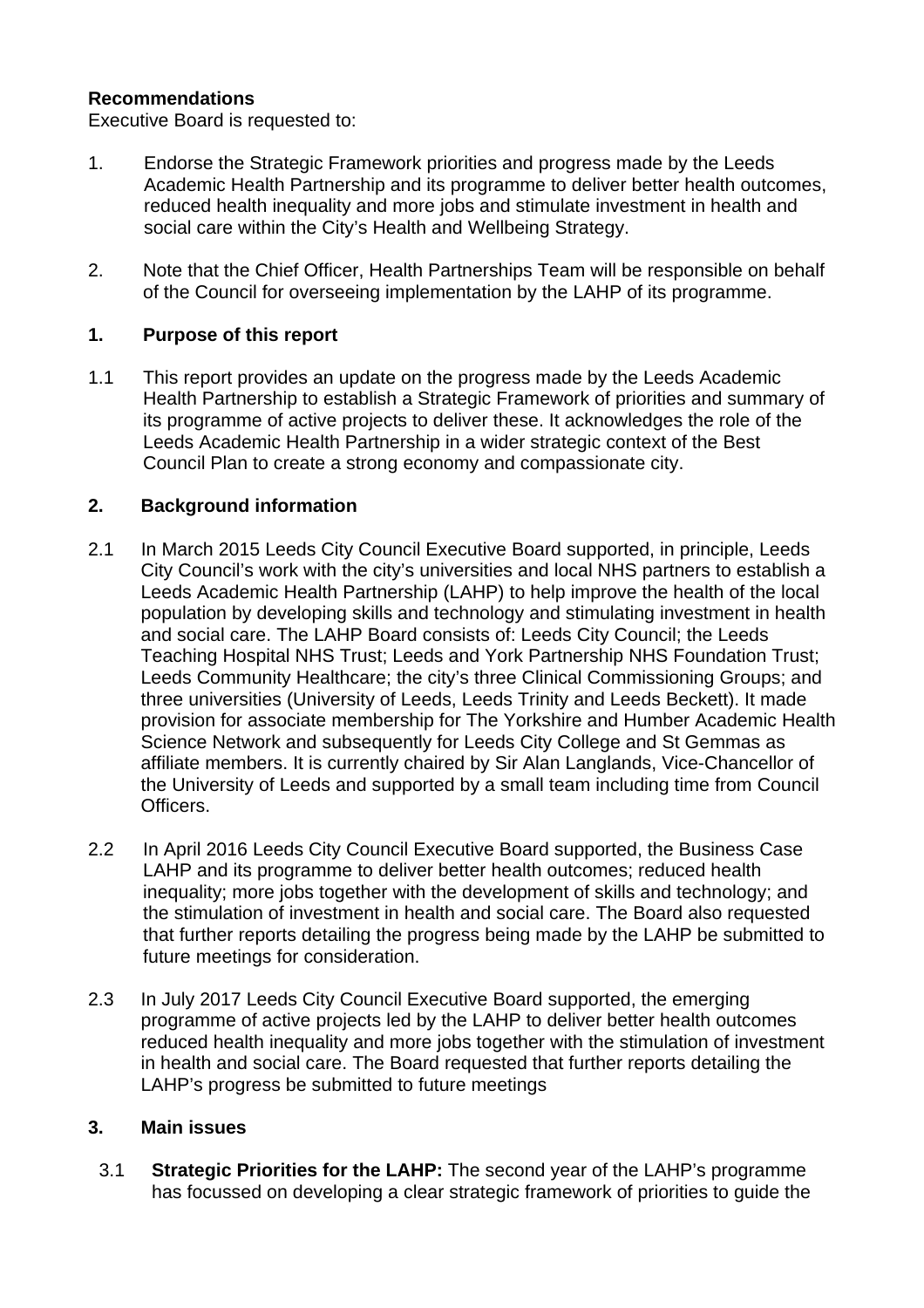selection of projects to be selected in its programme of work. The framework has been developed in the context of partnership working and its aims reflect a partnership ethos including

- Supporting the delivery of the partners' own (and shared) strategies and plans helping to simplify, not add to, complexity of working across boundaries.
- Reflecting the breadth of the partnership, for example: physical and mental health; care provided in and out of hospital; health and social care; discovery science to applied health research
- Build the reputation of and add value to all partner organisations and the city across the totality of the work programmes.
- Build on and bring together existing strengths across the city and also develop areas of new capability
- 3.2 The Strategic Framework has therefore been produced in a power point format (attached) rather than in a traditional report format. This will make it easier for partners for reference purposes and help them assimilate commitments into their longer term planning and support for strengthen education, innovation and research in Health and Care. It's launched in the context of ongoing progress to deliver projects with the potential to bring significant benefits to our local health and care system.
- 3.3 The key priorities identified in the Strategic Document have been developed through consultation with each of the LAHP Board Members who in turn have sought to reflect their engagement in a wider network of boards including the Leeds Health and Well Being Board and the Leeds Health and Care Plan Development Group. The priorities and enablers are therefore clearly aligned with the Leeds Health and Well Being Strategy, The Leeds Health and Care Plan, The Children and Young People's Plan and Best Start Plan in addition to the emerging Inclusive Growth Strategy and Leeds Talent and Skills Plan and thus contribute to the overarching Best Council Plan. The priorities are summarised in the table below.

| <b>A Good Start in Life</b>                 |  |  |
|---------------------------------------------|--|--|
| Obesity<br>(1)                              |  |  |
| Mental health<br>(2)                        |  |  |
| <b>Living Well</b>                          |  |  |
| The cardio-metabolic human<br>(3)           |  |  |
| Co-morbid physical and mental health<br>(4) |  |  |
| <b>Health Ageing</b>                        |  |  |
| Frailty<br>(5)                              |  |  |
| End of life<br>'6)                          |  |  |

- 3.4 In selecting the six core programmes the LAHP Board took into account both opportunities and stated needs of the wider Health and Care System. In this respect;
	- All six can be seen through a lens of prevention and/or self-care
	- There is already a successful research base in most of the six areas, but room to develop and grow through collaboration and interdisciplinary approaches across and within the universities
	- All six have the potential to impact positively on citizens and the sustainability of the health and care system
	- All six are nationally and internationally relevant as well as being important for Leeds, offering significant education and research opportunities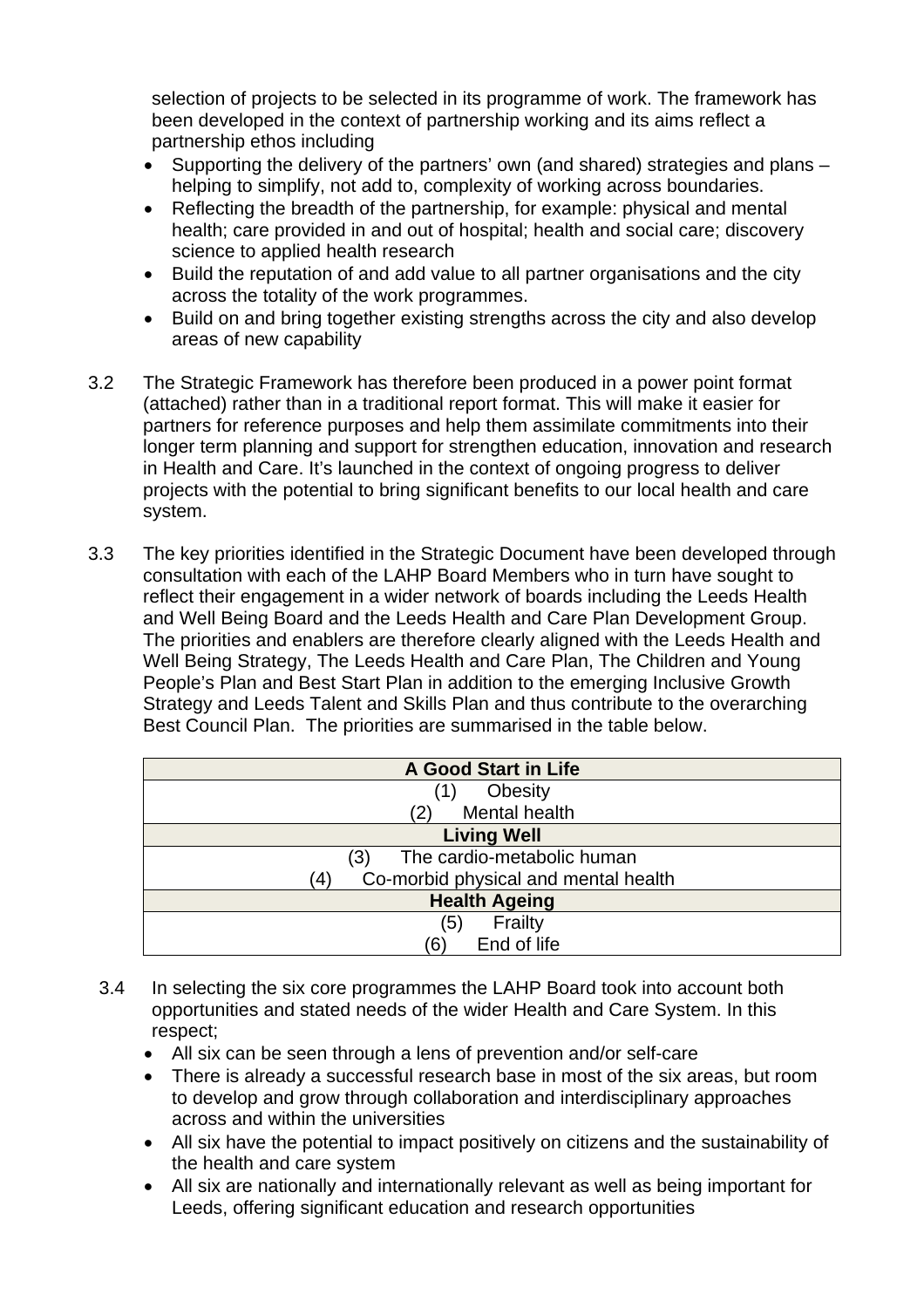- All six have the potential to support reductions in inequality (e.g. deprivation/socio-economic impact; ethnicity)
- Clinical senate discussions about winter pressures/managing demand have focussed heavily on behaviour change and frailty/end of life care. The LAHP will have a key role in continuing to develop and deepen these relationships and to attract other innovators and investors into the City.
- 3.5 **Supporting Infrastructure; The Enablers** The LAHP will focus effort on supporting the success of these programmes and will do so by ensuring that a supporting infrastructure is in place to ensure their delivery. The aim is to be bidready and to proactively influence funding decisions in these areas. This infrastructure comprises 4 enablers as indicated in the table below;

| <b>One Workforce</b>              | Leeds Health and Social Care Academy   |  |
|-----------------------------------|----------------------------------------|--|
| <b>Information and Technology</b> | A Learning Healthcare System           |  |
| <b>Personalisation</b>            | Leeds Centre for Personalised Medicine |  |
| A Culture of Health and Care      | Health Innovate Leeds                  |  |
| <b>Innovation</b>                 |                                        |  |

- 3.6 **Summary of progress on the Enablers:** Good Progress has been made to establish and deliver each of these enabling projects as indicated below.
- 3.7 **One Workforce; The Leeds Health and Care Academy**.(The 'Academy') The LAHP has initiated this project . The description 'one workforce' refers to a commitment by partners in the Health and Care System to work flexibly across community, acute, mental health and social care. It refers to collaborative working to achieve the same or similar effectiveness to the seamlessness of working for a single employer. It also means working innovatively and efficiently through changes in role and skill mix and developing better use of digital opportunities and new technologies. The proposed Academy will support this by creating integrated learning and development for an estimated 57,000 strong workforce across the health and care sector in the city, with people in training and development working together across organisational and professional boundaries. This will promote systems thinking and leadership, and embed research and innovation.
- 3.8 The Academy can also be expected to address the need for opportunities for better social mobility through for example expansion through time in the number of apprenticeships and pathways for career development for those who may have left school with no or few qualifications.

The Leeds Health and Care Academy project transition team was established on the 1 October 2017, and is hosted by Leeds Teaching Hospitals NHS Trust.

A project board has been established. A wider project stakeholder group is also being formed to ensure engagement and alignment with the wider health and care system and to support the board. LCC are represented on both the Board and wider stakeholder group. During this 'Planning and Implementation Stage' activities to be transferred into the academy have been identified. The initial go live date is scheduled for April 2018 with the following activities to be incorporated into the Academy :

- Apprenticeships
- Future Workforce/Closer to Work
- System OD Leadership.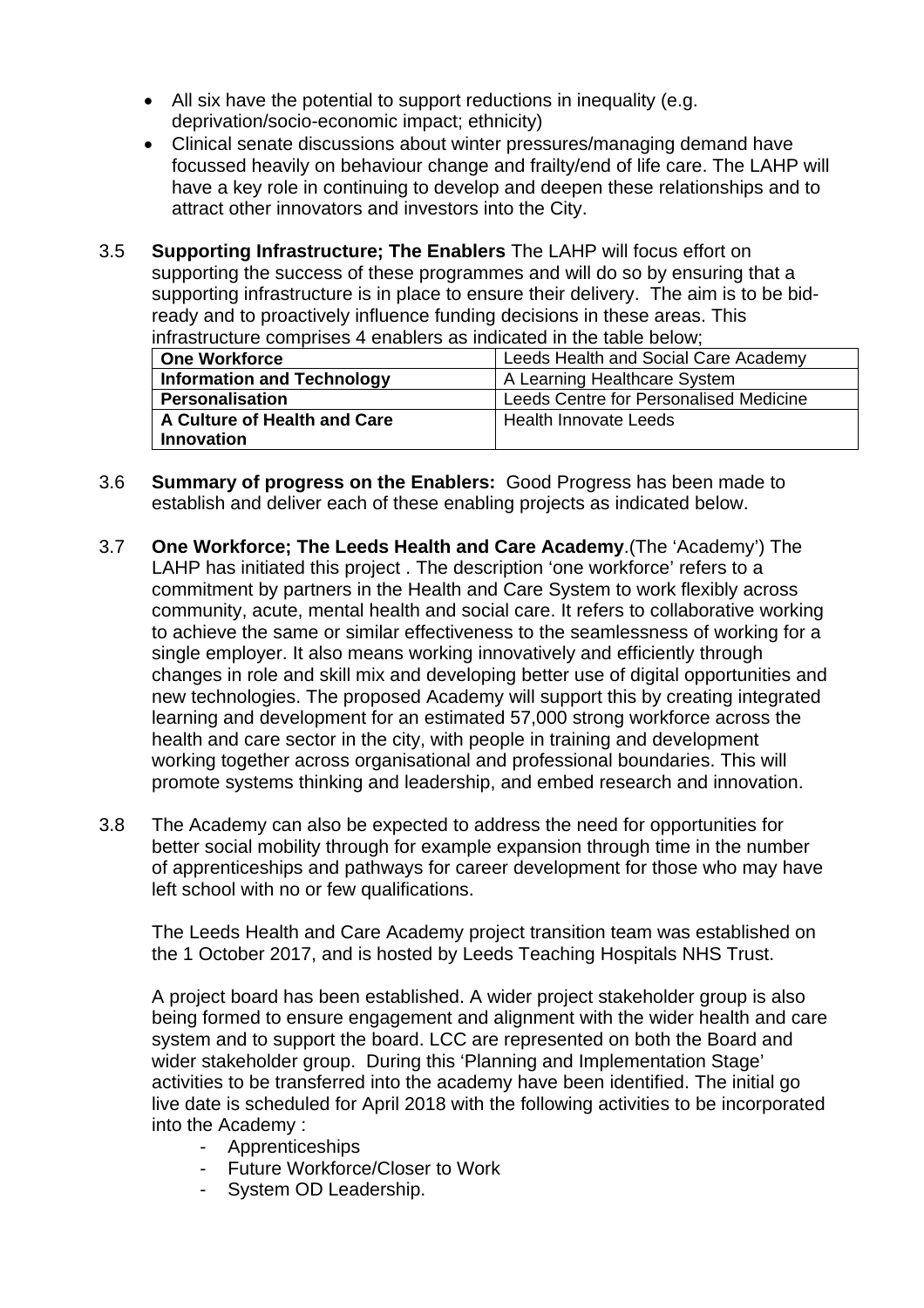The following work streams will be progressed with the aim of incorporating them into the Academy from September 2018 onwards as they are extremely broad and diverse in nature and will require longer planning time:

- Statutory, mandatory and priority training
- In service L&D to be renamed Current and new L&D curriculum.

Remaining work streams will be phased in at a future point in the project as

- Research and Innovation
- Learning and Development Community Development

**Information and Technology; A Learning Health care System;** The LAHP has been key to co-ordinating recent lobbying by partners in the city and region to attract support from government to further develop our digital and medical technology capabilities (including the Leeds Care Record). This work has resulted in Leeds and its partners in the region being invited to participate by NHS England and Office of Life Sciences in a call for funding to create one of only five Local Health and Care Exemplars (LHCRE). The call (with an expected value of up to 5- £7m for each LHCRE) seeks to significantly improve the digital infrastructure required to connect local health and care systems to drive service improvement. Exemplars will be required to demonstrate how information can be shared between professionals and citizens at the point of care and to enable patients to be active participants in their own records.

- 3.9 **Personalisation;** The Leeds Centre for Personalised Medicine and Health (LCMPH): Personalised Medicine and Health is the process by which the decisions made about health and care by patients and the public, supported by clinicians, are enriched and improved by the availability of the best possible information, technology and evidence. The centre builds on the University of Leeds strengths in Precision Medicine and includes expertise in relation to cancer, muscular skeletal conditions, and medical devices and digital health.
- 3.10 Funding for the first phase (covering early health economic modelling) of the Prolaris project has been secured. The work will assess the cost-effectiveness of the Prolaris prostate cancer stratification test within the healthcare system, and will be led by Leeds Teaching Hospitals NHS Trust.

The LCPMH and SomaLogic have agreed to establish a pilot project within Leeds to develop and evaluate their SomaScan Health Insight technology. The proposed first project of the test-bed will focus around the prevention of Type II diabetes in at risk populations. An initial pilot will recruit around 100 patients in the second half of 2018, as preparation for a larger pilot to determine the population health impact in the greater Leeds patient population

3.11 **A Culture of Health and Care Innovation. Health Innovate Leeds**; The Report to Executive Board in July referred to plans to draw inward investment into Leeds and generate wealth for the city. The LAHP is developing an innovation service to promote Leeds as a centre for innovation, attract and then navigate innovators to a number of areas where we know the city has excellent strengths and capabilities and to work with the local health and care system to create a receptive culture and processes supporting innovation.

The Health Innovation Quarter service will build on wider investment in the proposed Innovation Quarter and help develop the capabilities outlined in the Science and Innovation Audit for Medical Technologies completed for the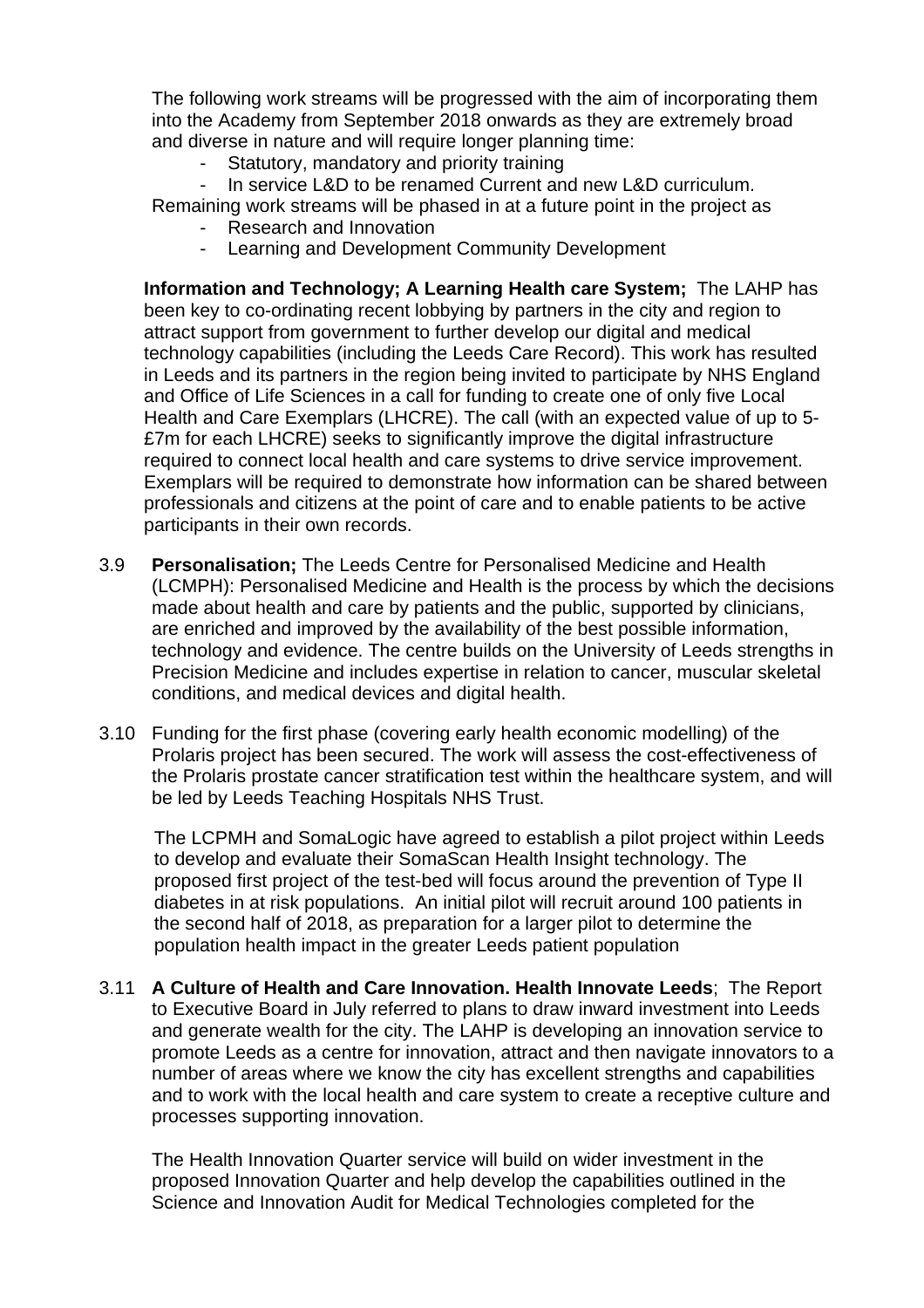Department of Business, Energy and Industrial Strategy (BEIS), to highlight investment opportunities for the sector.

The Audit led by the University of Leeds was published at the end of September, to much acclaim, and maps the key assets hosted in Leeds City Region. It also notes that £350 m has been invested in developing the sector and in securing the position of Leeds as its leading centre in the UK and recommends that a further £250 m should be invested to enable it to exploit opportunities in the global health market. The Audit has been influential in helping to shaping the subsequent announcement of a life Sciences Sector Deal.

This is intended to give the life sciences sector and government an agreed set of strategic goals that will ensure the UK builds on its exceptional reputation for science and research, genomics and clinical trials. Leeds features in several places in the published document which includes references to the Innovation Quarter, Nexus, a £40m Innovation Centre driven by the University of Leeds, which will actively incubate and grow start-ups, and the Leeds Health and Social Care Academy providing joined-up training and development for the 57,000 people who work in the health and care sector across the City of Leeds. The benefits for Leeds, like the other centres identified in the UK, will be breakthrough treatments, innovative research and technologies, and creation of skilled jobs and investment.

# **4. Corporate considerations**

## **4.1 Consultation and engagement**

4.1.1 This report includes findings based on meetings and decisions approved with all member partners represented on the LAHP Board including the City Council, local NHS organisations and all three Universities. It is also based on a report presented to the Leeds Health and Wellbeing Board in February 2018 and summary of slides presented to Adults and Health Scrutiny Board in January 2018

## **4.2 Equality and diversity / cohesion and integration**

4.2.1 The Strategic Framework seeks to prioritise projects to deliver the stated key outcomes of quality and efficiency, economic growth and inequalities as previously approved by the Council's Executive Board. The slides include a statement that the six core collaborative work programmes were selected on the basis that 'All six have the potential to support reductions in inequality (e.g. deprivation/socioeconomic impact; ethnicity'. The framework is closely aligned the Leeds Health and Wellbeing Strategy with its commitment, 'where people who are the poorest improve their health the fastest'

## **4.3 Council policies and best council plan**

4.3.1 This Strategic Framework is aligned directly with the Best Council Plan's commitment to create a **'**Strong Economy and Compassionate City**'** and also the commitments within the supporting Leeds Health and Wellbeing Strategy 2016-21 and Leeds Health and Care plan and emerging Inclusive Growth Strategy. The LAHP is particularly well adapted to support the Council's emerging plans for inclusive growth. The LAHP is developing a pipeline of engagements with both